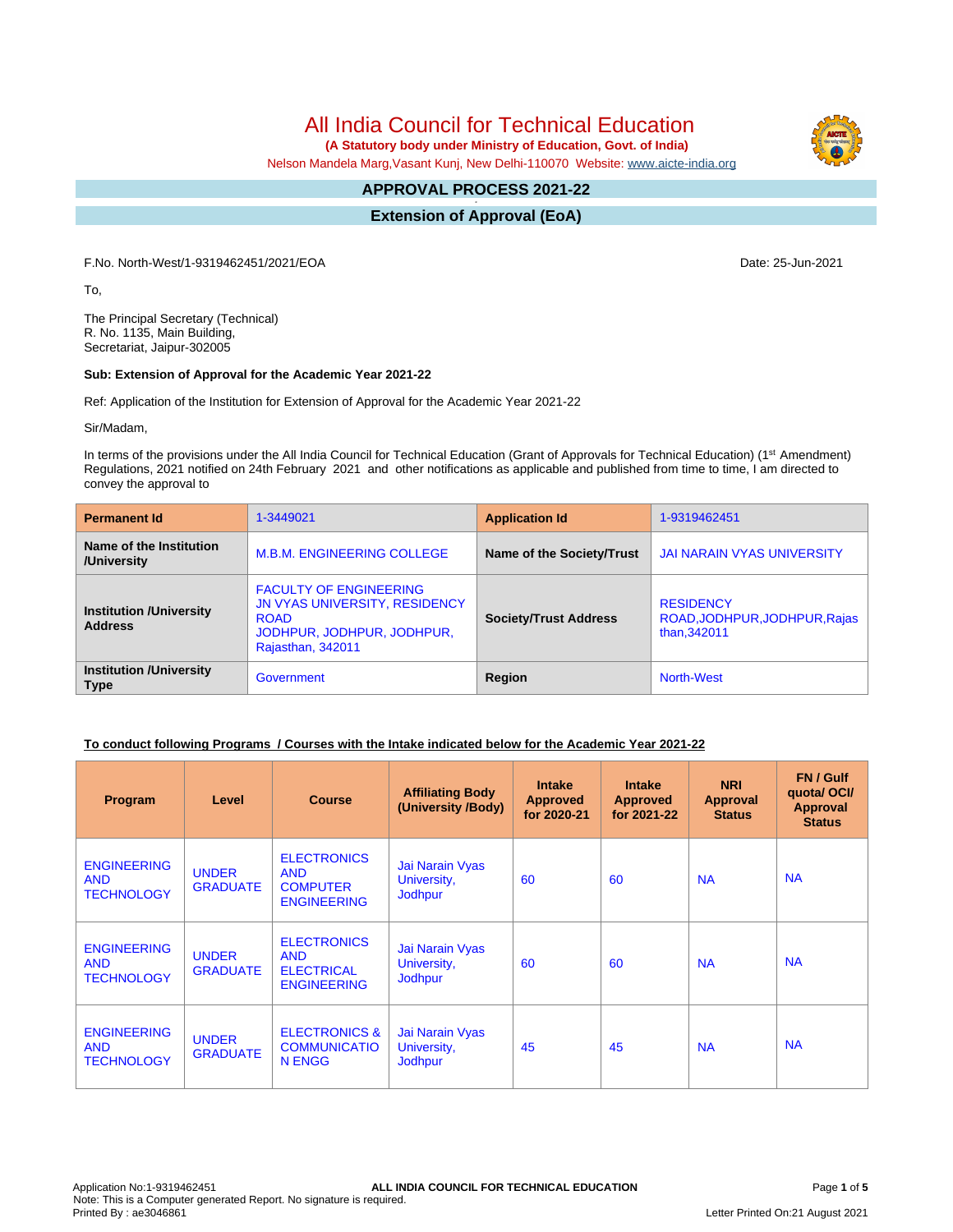| <b>ENGINEERING</b><br><b>AND</b><br><b>TECHNOLOGY</b> | <b>UNDER</b><br><b>GRADUATE</b> | <b>COMPUTER</b><br><b>SCIENCE &amp;</b><br><b>ENGINEERING</b>              | Jai Narain Vyas<br>University,<br>Jodhpur | 33              | 33 | <b>NA</b> | <b>NA</b> |
|-------------------------------------------------------|---------------------------------|----------------------------------------------------------------------------|-------------------------------------------|-----------------|----|-----------|-----------|
| <b>ENGINEERING</b><br><b>AND</b><br><b>TECHNOLOGY</b> | <b>UNDER</b><br><b>GRADUATE</b> | <b>CIVIL</b><br><b>ENGINEERING</b>                                         | Jai Narain Vyas<br>University,<br>Jodhpur | 88              | 88 | <b>NA</b> | <b>NA</b> |
| <b>ENGINEERING</b><br><b>AND</b><br><b>TECHNOLOGY</b> | <b>UNDER</b><br><b>GRADUATE</b> | <b>MECHANICAL</b><br><b>ENGINEERING</b>                                    | Jai Narain Vyas<br>University,<br>Jodhpur | 60              | 60 | <b>NA</b> | <b>NA</b> |
| <b>ENGINEERING</b><br><b>AND</b><br><b>TECHNOLOGY</b> | <b>UNDER</b><br><b>GRADUATE</b> | <b>CHEMICAL</b><br><b>ENGINEERING</b>                                      | Jai Narain Vyas<br>University,<br>Jodhpur | 30              | 30 | <b>NA</b> | <b>NA</b> |
| <b>ENGINEERING</b><br><b>AND</b><br><b>TECHNOLOGY</b> | <b>UNDER</b><br><b>GRADUATE</b> | <b>MINING</b><br><b>ENGINEERING</b>                                        | Jai Narain Vyas<br>University,<br>Jodhpur | 40              | 40 | <b>NA</b> | <b>NA</b> |
| <b>ENGINEERING</b><br><b>AND</b><br><b>TECHNOLOGY</b> | <b>UNDER</b><br><b>GRADUATE</b> | <b>ELECTRICAL</b><br><b>ENGINEERING</b>                                    | Jai Narain Vyas<br>University,<br>Jodhpur | 44              | 44 | <b>NA</b> | <b>NA</b> |
| <b>ENGINEERING</b><br><b>AND</b><br><b>TECHNOLOGY</b> | <b>UNDER</b><br><b>GRADUATE</b> | <b>PRODUCTION</b><br><b>AND</b><br><b>INDUSTRIAL</b><br><b>ENGINEERING</b> | Jai Narain Vyas<br>University,<br>Jodhpur | 30              | 30 | <b>NA</b> | <b>NA</b> |
| <b>ENGINEERING</b><br><b>AND</b><br><b>TECHNOLOGY</b> | <b>UNDER</b><br><b>GRADUATE</b> | <b>INFORMATION</b><br><b>TECHNOLOGY</b>                                    | Jai Narain Vyas<br>University,<br>Jodhpur | 30              | 30 | <b>NA</b> | <b>NA</b> |
| <b>ENGINEERING</b><br><b>AND</b><br><b>TECHNOLOGY</b> | <b>POST</b><br><b>GRADUATE</b>  | <b>DIGITAL</b><br><b>COMMUNICATIO</b><br>N                                 | Jai Narain Vyas<br>University,<br>Jodhpur | 10 <sup>1</sup> | 20 | <b>NA</b> | <b>NA</b> |
| <b>ENGINEERING</b><br><b>AND</b><br><b>TECHNOLOGY</b> | <b>POST</b><br><b>GRADUATE</b>  | <b>COMPUTER</b><br><b>SCIENCE &amp;</b><br><b>ENGINEERING</b>              | Jai Narain Vyas<br>University,<br>Jodhpur | 18              | 36 | <b>NA</b> | <b>NA</b> |
| <b>ENGINEERING</b><br><b>AND</b><br><b>TECHNOLOGY</b> | <b>POST</b><br><b>GRADUATE</b>  | <b>CONTROL</b><br><b>SYSTEM</b><br><b>ENGINEERING</b>                      | Jai Narain Vyas<br>University,<br>Jodhpur | 10              | 23 | <b>NA</b> | <b>NA</b> |
| <b>ENGINEERING</b><br><b>AND</b><br><b>TECHNOLOGY</b> | <b>POST</b><br><b>GRADUATE</b>  | <b>POWER</b><br><b>SYSTEMS</b>                                             | Jai Narain Vyas<br>University,<br>Jodhpur | 12              | 19 | <b>NA</b> | <b>NA</b> |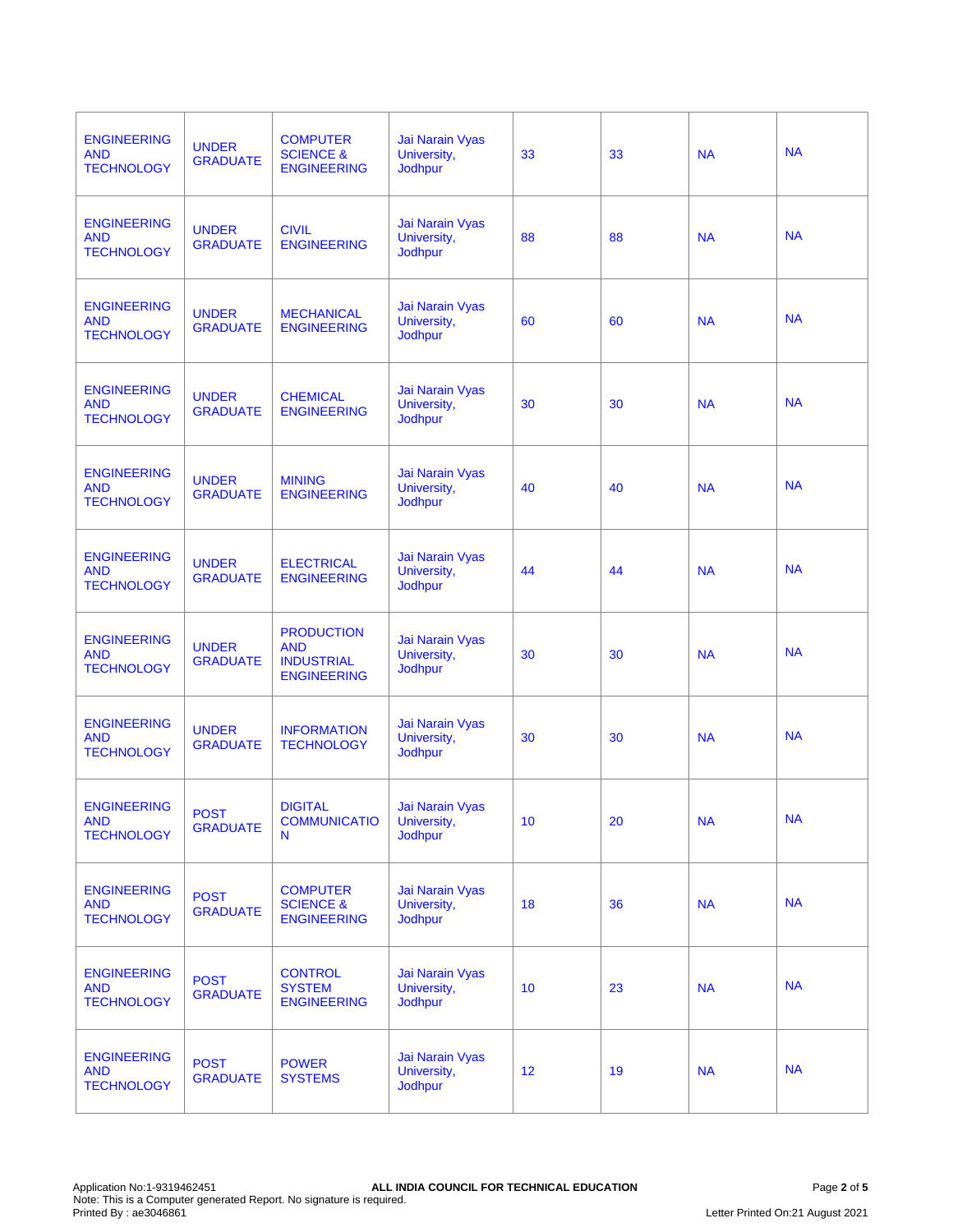| <b>ENGINEERING</b><br><b>AND</b><br><b>TECHNOLOGY</b> | <b>POST</b><br><b>GRADUATE</b>  | <b>DESIGN</b><br><b>ENGINEERING</b>                                        | Jai Narain Vyas<br>University,<br>Jodhpur        | $\overline{7}$ | $\overline{7}$ | <b>NA</b> | <b>NA</b> |
|-------------------------------------------------------|---------------------------------|----------------------------------------------------------------------------|--------------------------------------------------|----------------|----------------|-----------|-----------|
| <b>ENGINEERING</b><br><b>AND</b><br><b>TECHNOLOGY</b> | <b>POST</b><br><b>GRADUATE</b>  | <b>PRODUCTION</b><br><b>AND</b><br><b>INDUSTRIAL</b><br><b>ENGINEERING</b> | Jai Narain Vyas<br>University,<br>Jodhpur        | $\overline{7}$ | 14             | <b>NA</b> | <b>NA</b> |
| <b>ENGINEERING</b><br><b>AND</b><br><b>TECHNOLOGY</b> | <b>POST</b><br><b>GRADUATE</b>  | <b>INDUSTRIAL</b><br><b>ENGINEERING</b><br><b>AND</b><br><b>MANAGEMENT</b> | Jai Narain Vyas<br>University,<br>Jodhpur        | 9              | 9              | <b>NA</b> | <b>NA</b> |
| <b>ENGINEERING</b><br><b>AND</b><br><b>TECHNOLOGY</b> | <b>POST</b><br><b>GRADUATE</b>  | <b>STRUCTURAL</b><br><b>ENGINEERING</b>                                    | Jai Narain Vyas<br>University,<br>Jodhpur        | 18             | 25             | <b>NA</b> | <b>NA</b> |
| <b>ENGINEERING</b><br><b>AND</b><br><b>TECHNOLOGY</b> | <b>POST</b><br><b>GRADUATE</b>  | <b>ENVIRONMENTA</b><br><b>L ENGINEERING</b>                                | Jai Narain Vyas<br>University,<br>Jodhpur        | 18             | 31             | <b>NA</b> | <b>NA</b> |
| <b>ENGINEERING</b><br><b>AND</b><br><b>TECHNOLOGY</b> | <b>POST</b><br><b>GRADUATE</b>  | <b>GEOTECHNICAL</b><br><b>ENGINEERING</b>                                  | Jai Narain Vyas<br>University,<br>Jodhpur        | 18             | 31             | <b>NA</b> | <b>NA</b> |
| <b>ENGINEERING</b><br><b>AND</b><br><b>TECHNOLOGY</b> | <b>POST</b><br><b>GRADUATE</b>  | <b>MINING</b><br><b>ENGINEERING</b>                                        | Jai Narain Vyas<br>University,<br><b>Jodhpur</b> | 12             | 12             | <b>NA</b> | <b>NA</b> |
| <b>ENGINEERING</b><br><b>AND</b><br><b>TECHNOLOGY</b> | <b>POST</b><br><b>GRADUATE</b>  | <b>TRANSPORTATI</b><br><b>ON</b><br><b>ENGINEERING</b>                     | Jai Narain Vyas<br>University,<br>Jodhpur        | 18             | 18             | <b>NA</b> | <b>NA</b> |
| <b>ENGINEERING</b><br><b>AND</b><br><b>TECHNOLOGY</b> | <b>POST</b><br><b>GRADUATE</b>  | <b>WATER</b><br><b>RESOURCE</b><br><b>ENGINEERING</b>                      | Jai Narain Vyas<br>University,<br>Jodhpur        | 9              | 9              | <b>NA</b> | <b>NA</b> |
| <b>ENGINEERING</b><br><b>AND</b><br><b>TECHNOLOGY</b> | <b>POST</b><br><b>GRADUATE</b>  | <b>THERMAL</b><br><b>ENGINEERING</b>                                       | Jai Narain Vyas<br>University,<br>Jodhpur        | 6              | 24             | <b>NA</b> | <b>NA</b> |
| <b>ENGINEERING</b><br><b>AND</b><br><b>TECHNOLOGY</b> | <b>POST</b><br><b>GRADUATE</b>  | <b>METALLURGICA</b><br><b>L ENGINEERING</b>                                | Jai Narain Vyas<br>University,<br>Jodhpur        | $\overline{7}$ | $6***$         | <b>NA</b> | <b>NA</b> |
| <b>ARCHITECTUR</b><br>E AND<br><b>PLANNING</b>        | <b>UNDER</b><br><b>GRADUATE</b> | <b>ARCHITECTURE</b>                                                        | Jai Narain Vyas<br>University,<br>Jodhpur        | 40             | 40             | <b>NA</b> | <b>NA</b> |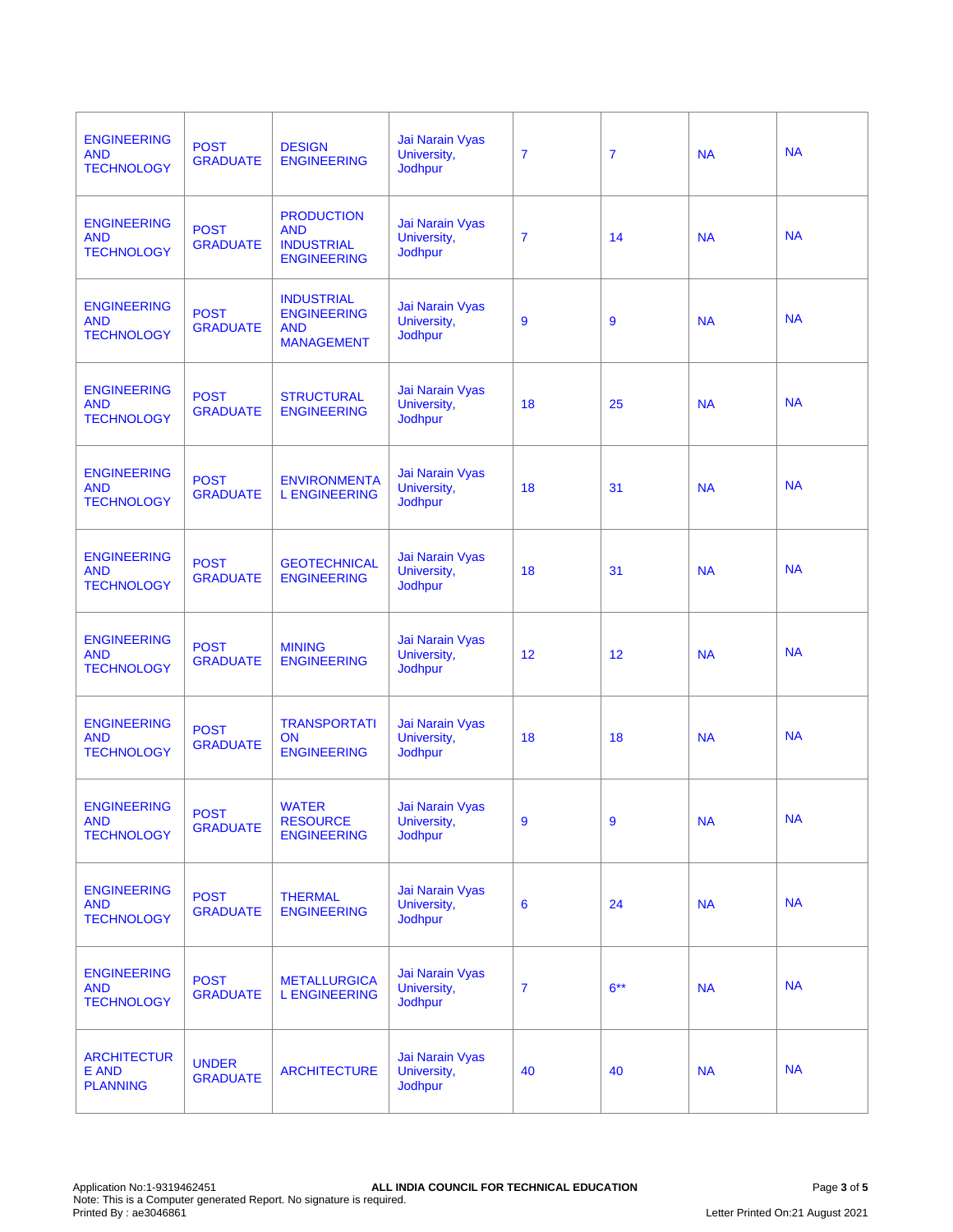| <b>ENGINEERING</b><br><b>AND</b><br><b>TECHNOLOGY</b> | <b>UNDER</b><br><b>GRADUATE</b> | <b>PETROLEUM</b><br><b>ENGINEERING</b>                     | Jai Narain Vyas<br>University,<br><b>Jodhpur</b> | 60 | 60 | <b>NA</b> | <b>NA</b> |
|-------------------------------------------------------|---------------------------------|------------------------------------------------------------|--------------------------------------------------|----|----|-----------|-----------|
| <b>MCA</b>                                            | <b>POST</b><br><b>GRADUATE</b>  | <b>MASTER OF</b><br><b>COMPUTER</b><br><b>APPLICATIONS</b> | Jai Narain Vyas<br>University,<br><b>Jodhpur</b> | 30 | 30 | <b>NA</b> | <b>NA</b> |

\*\*Intake reduced due to the admissions less than or equal to 30% of the initial "Approved Intake" for the past 5 years consistently

### **It is mandatory to comply with all the essential requirements as given in APH 2021-22 (Appendix 6)**

The Institution/ University is having the following deficiencies as per the online application submitted to AICTE (self-disclosure based) and the same shall be complied within Two years from the date of issue of this EoA.

### **Deficiencies\* Noted (based on Self Disclosure)**

Faculty Deficiency

Establishment: Committee for SC/ST.

Establishment: Internal Complaint Committee(ICC).

List of faculty and data uploaded.

**\***Please refer Deficiency Report for details

# **Important Instructions**

- 1. The State Government/ UT/ Directorate of Technical Education/ Directorate of Medical Education shall ensure that 10% of reservation for Economically Weaker Section (EWS) as per the reservation policy for admission, operational from the Academic year 2019-20 is implemented without affecting the reservation percentages of SC/ ST/ OBC/ General. However, this would not be applicable in the case of Minority Institutions referred to the Clause (1) of Article 30 of Constitution of India. Such Institution shall be permitted to increase in annual permitted strength over a maximum period of two years.
- 2. The Institution offering courses earlier in the Regular Shift, First Shift, Second Shift/Part Time now amalgamated as total intake shall have to fulfil all facilities such as Infrastructure, Faculty and other requirements as per the norms specified in the Approval Process Handbook 2021-22 for the Total Approved Intake. Further, the Institutions Deemed to be Universities/ Institutions having Accreditation/ Autonomy status shall have to maintain the Faculty: Student ratio as specified in the Approval Process Handbook.
- 3. Strict compliance of Anti-Ragging Regulation, Establishment of Committee for SC/ ST, Establishment of Internal Complaint Committee (ICC), Establishment of Online Grievance Redressal Mechanism, Barrier Free Built Environment for disabled and elderly persons, Fire and Safety Certificate should be maintained as per the provisions made in Approval Process Handbook and AICTE Regulation notified from time to time.
- 4. In case of any differences in content in this Computer generated Extension of Approval Letter, the content/information as approved by the Executive Council / General Council as available on the record of AICTE shall be final and binding.

**Prof.Rajive Kumar Member Secretary, AICTE**

Copy \*\* to:

- **1. The Director of Technical Education\*\*, Rajasthan**
- **2**. **The Registrar\*\*,**